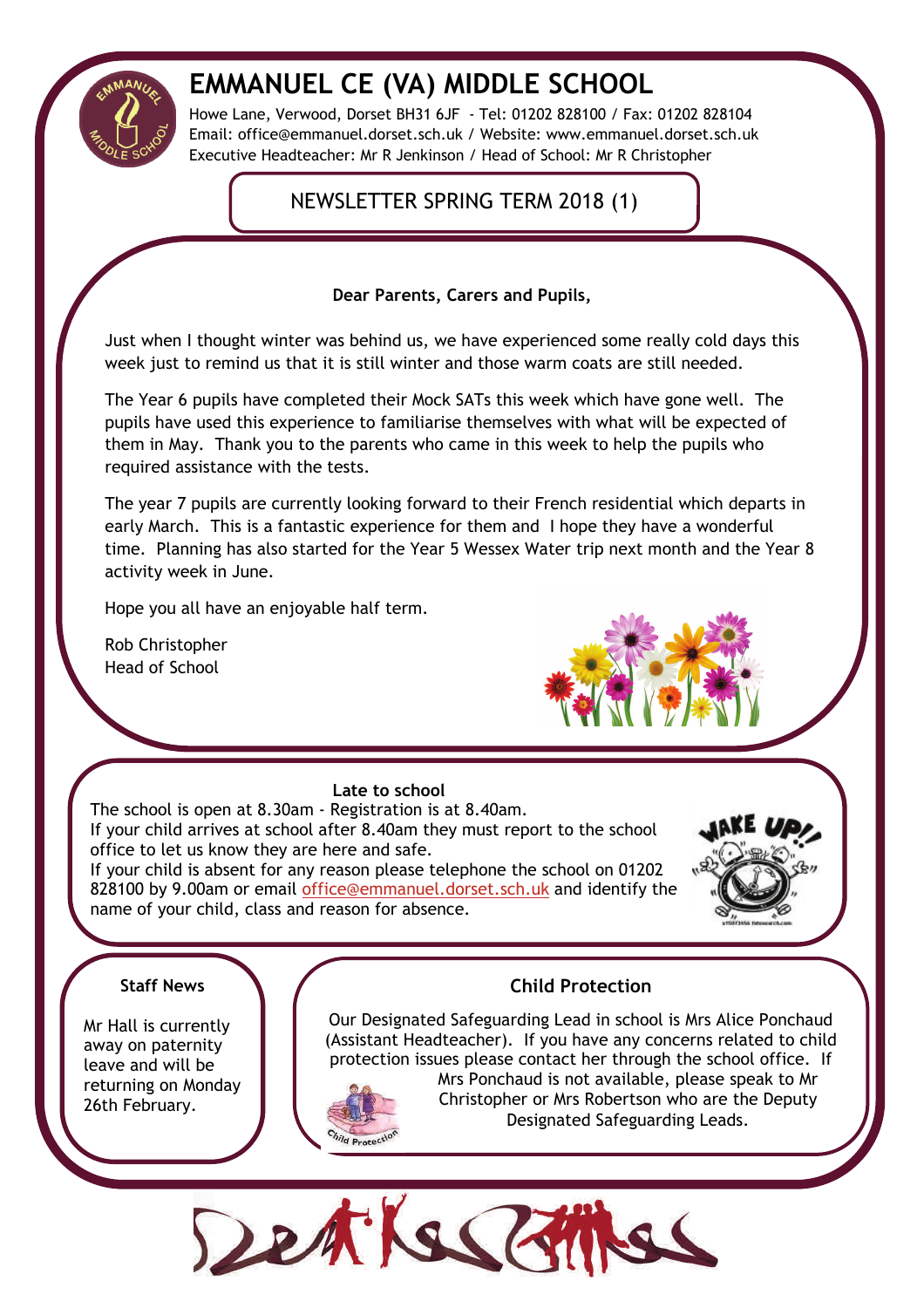# **SCHOOL CLOSURE**

Although we have escaped the snow so far this year, it is still important that parents are aware of the procedures that are in place if the school has to close due to extreme weather conditions. The procedure is that Dorset County Council will publish a list of closures on their website on dorsetforyou.com. You can access this information on the website by going to [http://](http://mapping.dorsetforyou.com/closedservices) [mapping.dorsetforyou.com/](http://mapping.dorsetforyou.com/closedservices) [closedservices](http://mapping.dorsetforyou.com/closedservices). The school will also put a notice on its own

# **NO NUTS PLEASE**

Please remember that the school operates a no nuts policy. Therefore children must not bring products which contain whole or part nuts into school. We reserve the right to confiscate such items and return them to your child at the end of the day.

### **PE KIT REMINDER**

The PE Department have requested that parents please remember to provide appropriate PE kit for the time of year. Pupils are taking part in sports outside and really should be wearing the long sleeve rugby shirts or school hoodies to ensure they are warm enough to effectively take part in the lesson.



website.

#### **IMPORTANT INFORMATION Administration of Medicines**

If you wish school staff to administer medication to your child, parents **must** complete the consent form which can be obtained from the school office or on the school website (Information/School Forms). Staff will be unable to administer **any** medication (this includes Strepsils and similar throat lozenges) without the required form - **a note in the diary or a letter will not be acceptable**.

Staff are unable to administer aspirin or medicines containing ibuprofen unless they are

prescribed by a doctor.

All medicines must be in their original box or container.

All prescribed medicines must be provided in the original container as dispensed by a pharmacist and include the instructions for administration.

# Year 8 Pupils **Year 8 Visit to QE for Grease Production**

On 1st February year 8 visited Queen Elizabeth Upper School to watch their production of Grease performed by the students. Our favourite song was Grease Lightening. Everybody played their part very well, even when things went a bit wrong.

After the performance we met the cast and chatted to them about being in the performance. Overall it was an amazing day out.

Ryan K and Bailey P

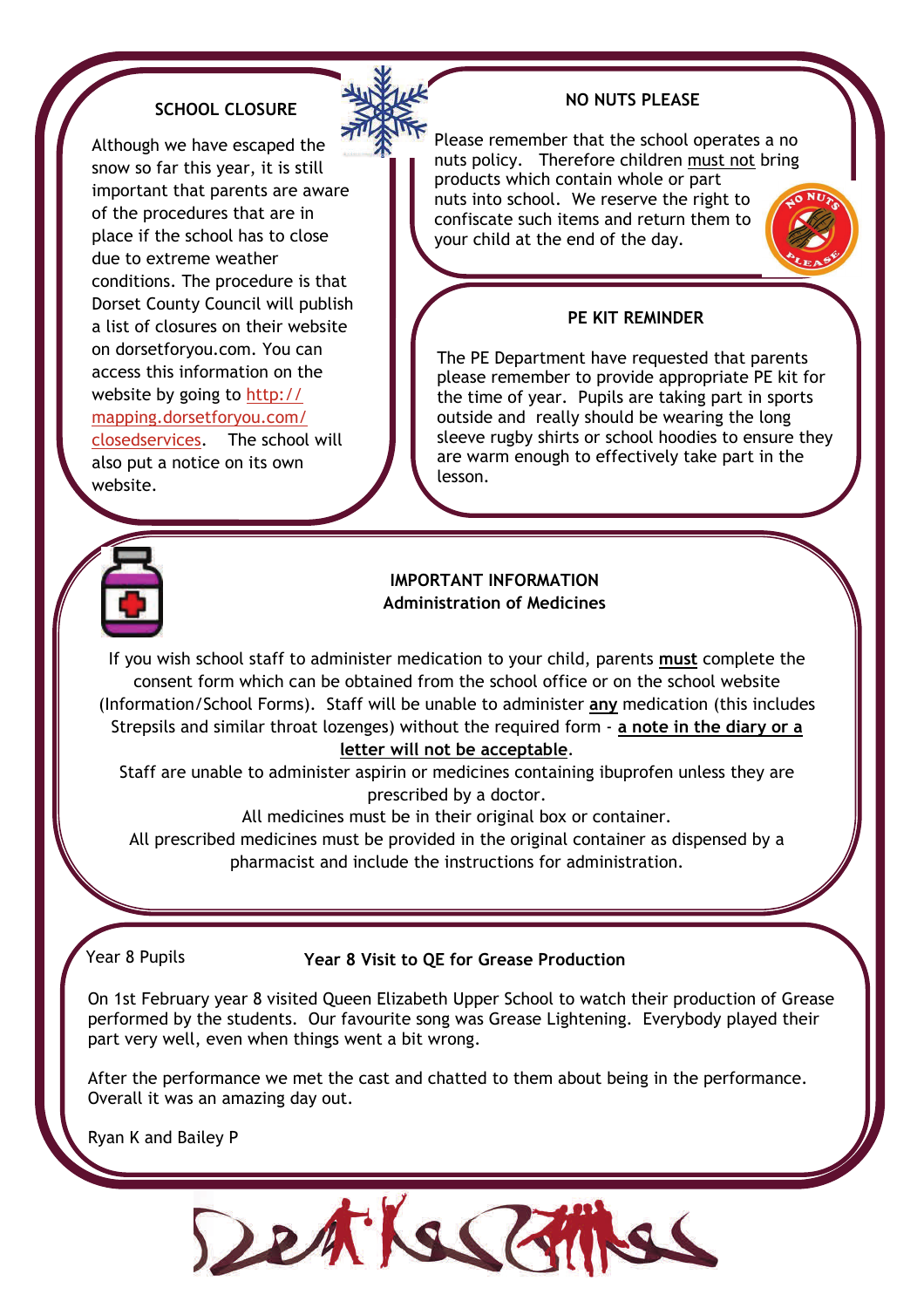#### **PE NEWS**

#### **Year 6 Indoor Athletics Tournament**

We were lucky enough to have a large squad of athletes to take part in the PEDSSA indoor athletics. This is where the pupils were able to showcase their ability against other local school in the area where the winning team had a chance to represent Poole and East Dorset. All the pupils who took part were amazing, highlights were: The boys relay where we won by at least 3 seconds. Imogen and Mia who won the girls and Jack and Zack won the boys 6 lap paarlauf. Jay destroying the field at the speed bounce. Our school collectively came 5th. The hope is the year 5's next year can improve on this and get into the top 3.



#### **Year 6 Boys AFCB Boys Football Tournament**

The boys represented the school at the AFCB Boys football tournament where the winning team go on to represent AFC Bournemouth at the King Power Stadium in Leicester. Once we finally found a car parking space (the boys had at least 10 laps of the Littledown car park!), they were placed into a strong group but unfortunately didn't manage to get through. The highlight of the tournament was beating Ringwood Primary 3-0. The team enjoyed the experience and played some lovely fluent football.



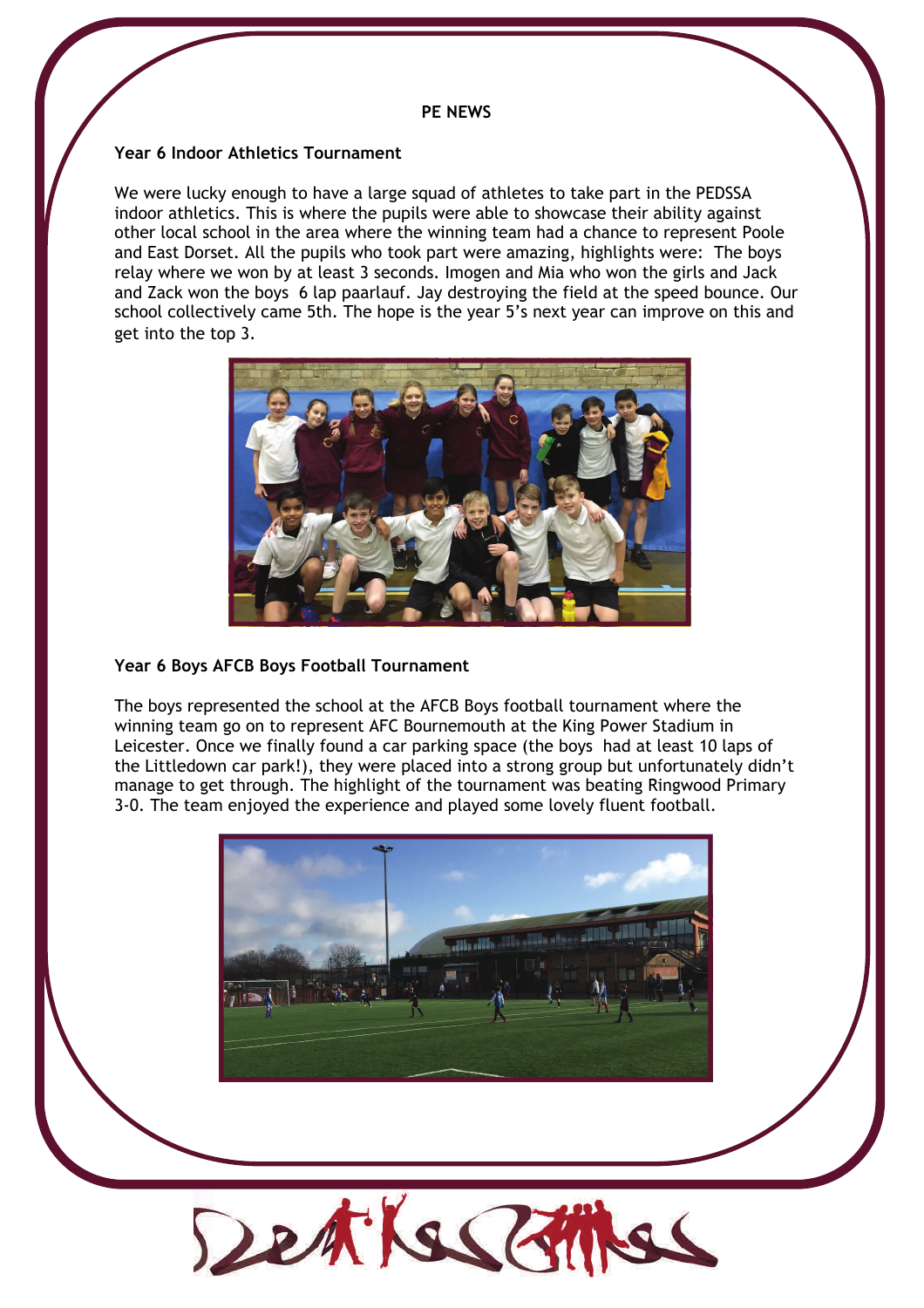#### **Our UK Youth Parliament Election Experience**

This Friday we went to the Dorset County Council hall in Dorchester to watch the UK Youth Parliament election 2018.

When we arrived, we were kindly greeted and taken to our seats. They gave us a green paper bag including information, resources and an inflatable dinosaur called Tod.

At 6:15pm we watched a presentation on what they did last year, they focused mainly on mental health and planed on releasing Self Help Wheels which were released this year. We listened to last year's winners talking about their time in the Youth Parliament.

After the presentation we watched all the candidates receive their certificates. After everyone had received their certificates they revealed the results. The winners were: Laurence, Rory, Mathew and Stasia. Two local candidates, Mathew from QE and Stasia from Ferndown won.

After the results we were invited for refreshments and to meet the candidates. We took a picture with the Chairperson of Dorset County Council and a dinosaur - don't ask! We talked to many of the candidates about their manifestos and asked many other questions. We met a Liberal Democrat MP and the Chief Executive of Dorset County Council.

We really enjoyed this experience and hope that these new faces will change Dorset for the better.

By Benjamin R and Aimee S





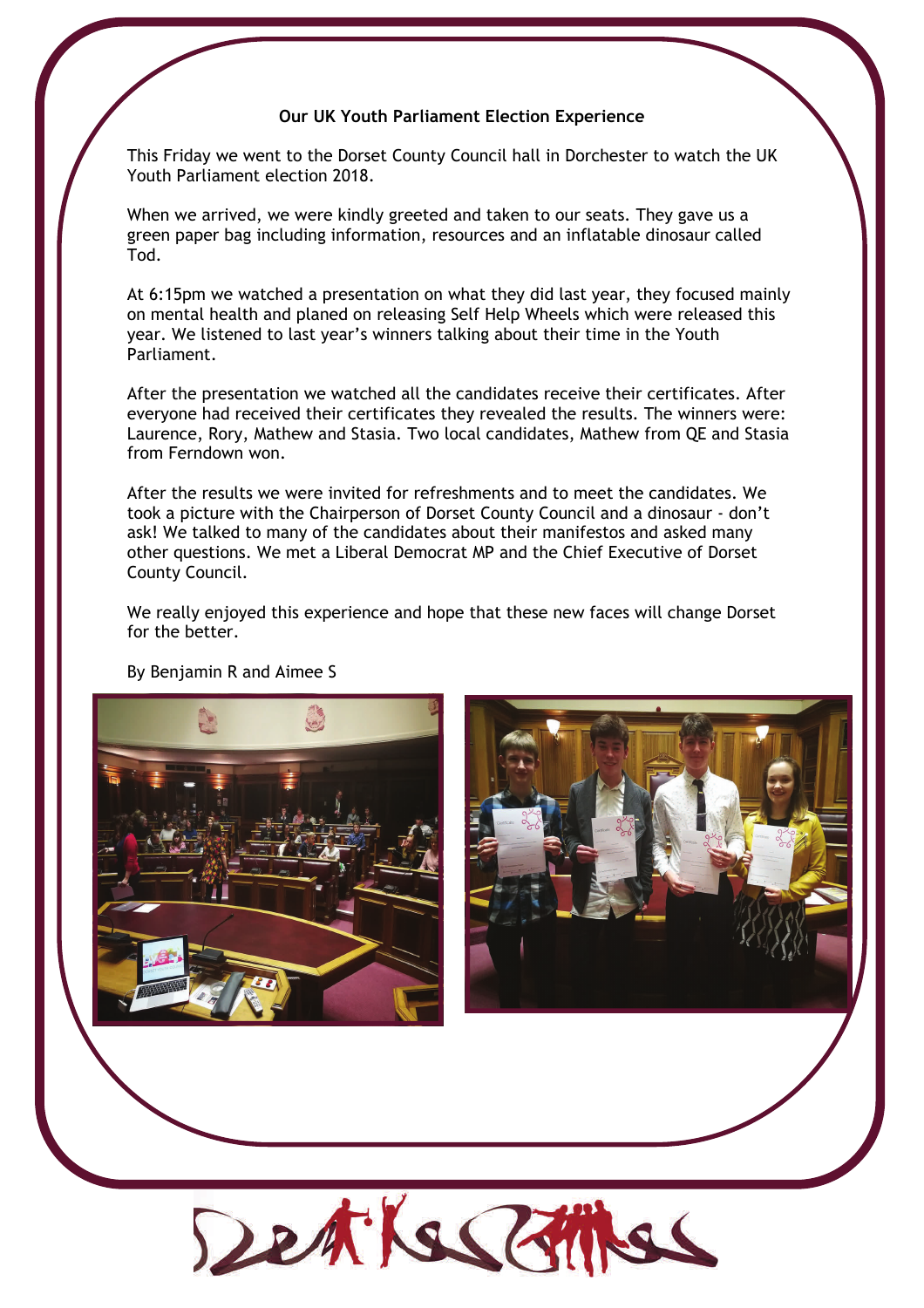#### **YEAR 5 NEWS**

The Year 5 Team would like to wish you all a belated Happy New Year and thank you again for your support during the Autumn Term. The Spring Term is going to be just as busy so please read the information below carefully.

#### **Organisation**

Since starting in September, the Year 5 children have had to become a lot more independent and organised and we are very pleased how many students use their school planner efficiently and effectively. Planners should be used daily for notices, homework due dates and messages. Please ensure that you are encouraging proper use of this and communicate through it when necessary. Finally, it has also come to our attention that many children are not wearing coats to school which is bizarre in this cold and rainy season. Whatever the forecast, children should be bringing a coat to school. Soaked and shivering students are not good learners.

#### **Sewage Works**

To link in with our studies, Year 5 will be venturing out in March to Holdenhurst Sewage Treatment works in Bournemouth. Although not very glamorous, this is a very interesting and educational trip for the children to go on and we are looking forward to learning about this waste cycle. Please keep an eye out for letters regarding the trip and get return slips/payment in as soon as possible. Adult support is always welcome.

#### **Clubs**

Please keep encouraging the children to take part in extra-curricular clubs at school. They are put on for their benefit and are a great way to either learn new skills, meet new people or just have some fun. We try to put on a range of activities for them to take part in so there is a nice balance of sport, music, worship and creative activities. Please see the website or notice boards for more details.

#### Regards

Mr Hall (Head of Year 5), Mrs Robertson, Mrs Prestage and Mr Cotton

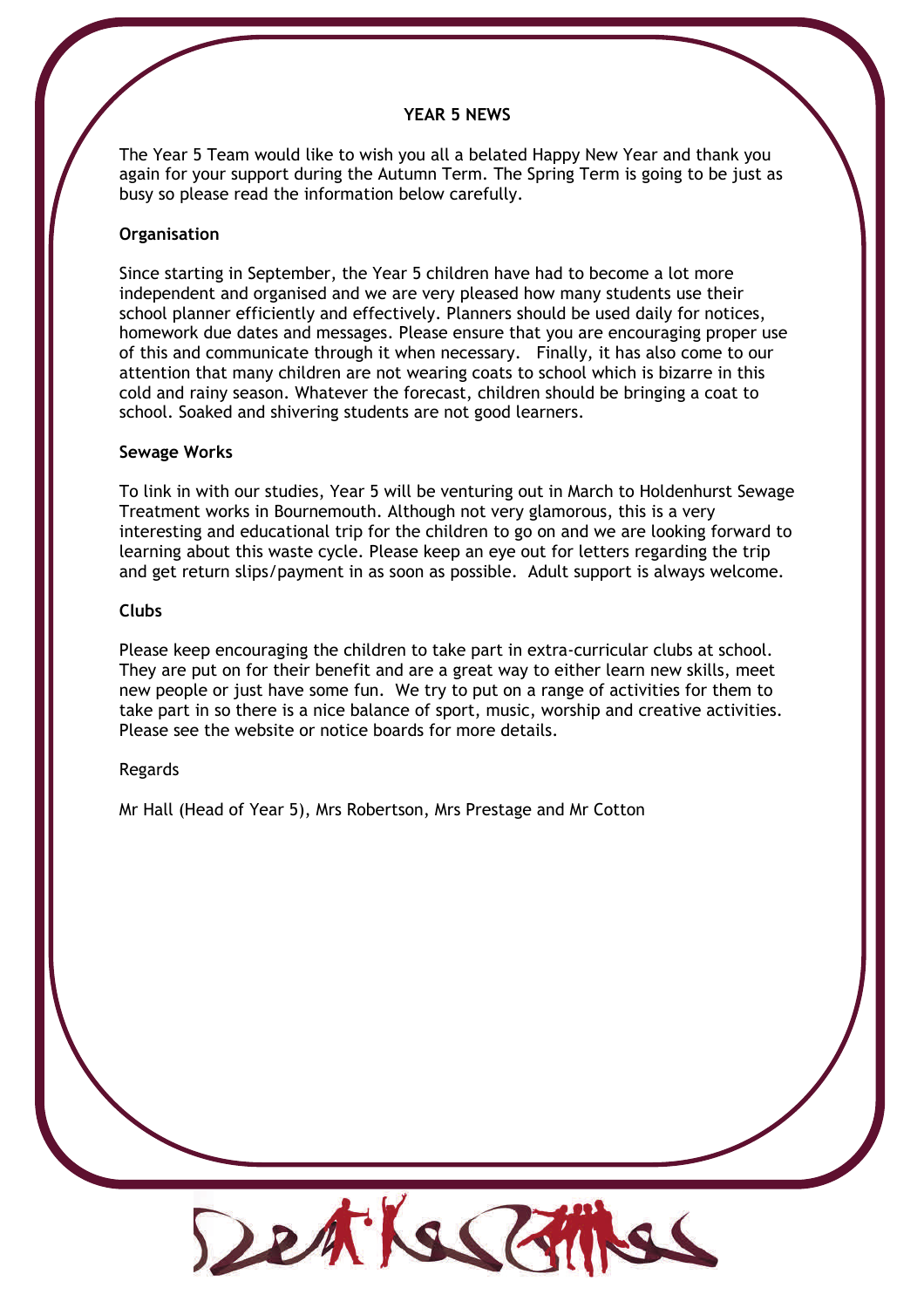#### **YEAR 6 NEWS**

We have really hit the ground running on return to Year 6 after the Christmas holidays. A lot of our focus is on getting children ready and prepared to take their SATs in May this year.

#### **Excellence, Endeavour, Enjoyment and Attitude to Learning**

We expect pupils' excellence to be the reward that committed endeavour beings. Furthermore, by prioritising pupils' wellbeing we ensure enjoyment is the foundation from which they can achieve excellence and sustain endeavour throughout. We are looking for children to constantly meet our values and even more so for the children who exceed in demonstrating our values across the school.

Achieving a 3 for A2L is expected in Year 6 and shows that a child is consistently meeting our school values. Achieving a 4 or 5 for A2L shows that a child is consistently meeting our school values and therefore is exceeding in their academic target. Achieving a 1 or 2 for A2L shows that a child is not meeting our school values and therefore this is having a negative impact on their academic potential.

A huge well done to the twelve children from Year 6 who were rewarded for their excellent A2L scores for the Autumn term and had a morning out to cook a delicious Christmas roast dinner with all the trimmings and pudding! I look forward to seeing which children will be rewarded for their A2L this term and organising the reward trip for the end of the Spring term.

#### **SATS**

Mock SATS week commencing 5th February, will mirror the official SATS week, commencing 14th May; we will be practising how to fill in the legal information required on the front covers and completing them in the allocated time. It is also an opportunity for us to check that we have all the necessary individual support in place. We will be marking them as quickly as we can and allowing the children to take them home to celebrate their successes with you and highlight the areas that they need some help with at home.

#### **Homework and Diaries**

It is fantastic to see that the children are using their diaries weekly to record their homework and their reading records to record when they are reading at home or at school. If they misplace their diary, they are expected to collect a paper version from their tutor to use and then copy in any information into their main diary.

Thank you very much for your continued support and communication.

Kind regards,

Miss Howe (Head of Year 6)

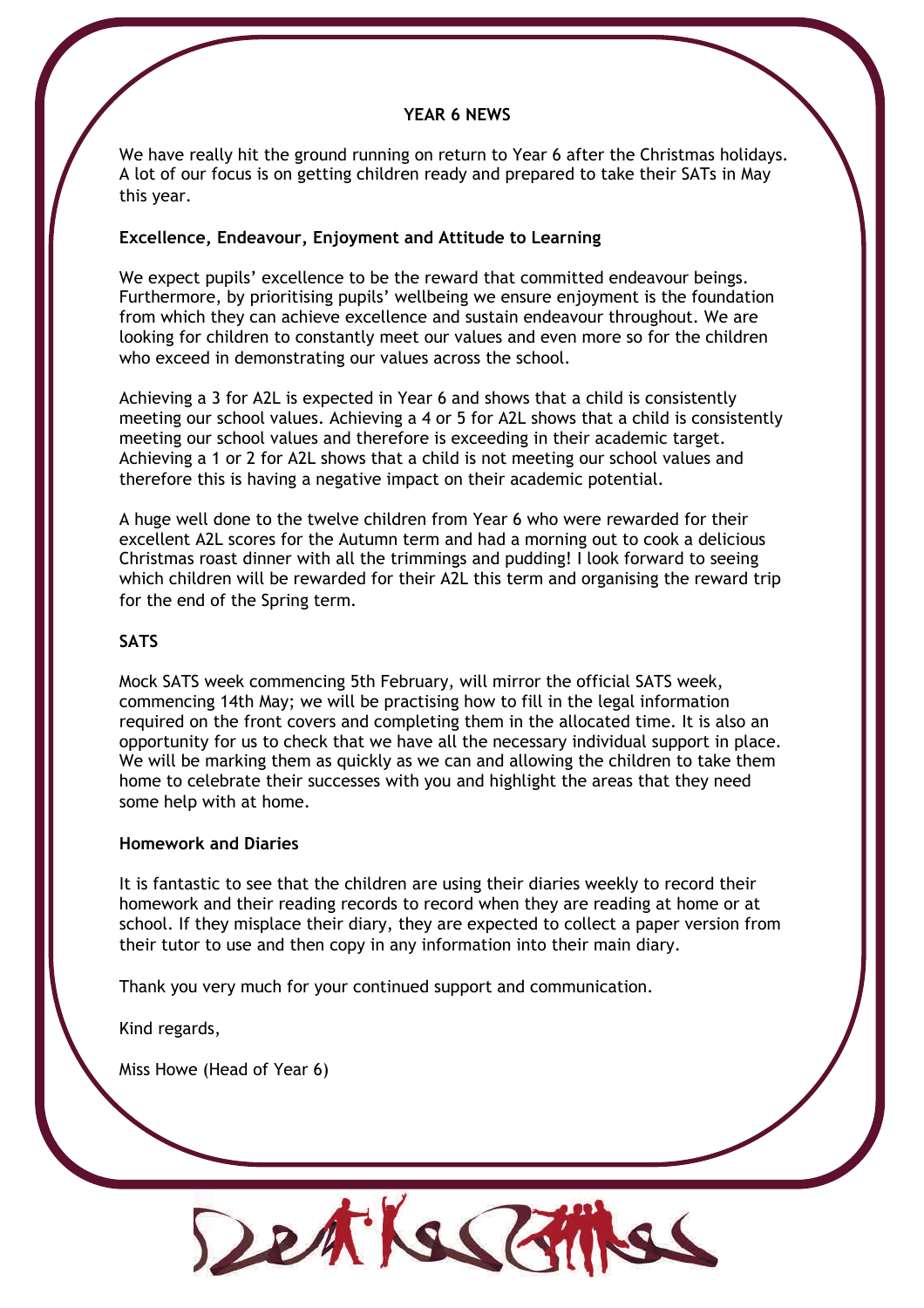#### **KS3 NEWS**

Dear Parents and Carers,

My colleagues and I can barely believe that we are now virtually half-way through the academic year. Personally, I'm starting to feel rather dwarfed by some our pupils and have witnessed them developing into increasingly confident and assured young adults. Although they are still firmly grounded within the familiar confines of Emmanuel Middle School, I suspect that many of our Year 8 pupils now have one eye firmly fixed upon their chosen Upper School and are quietly readying themselves for a period of change and transition. Our Year 7 children are also maturing rapidly and have adapted well to the positive changes taking place around them.

#### **Looking Back at the Autumn Term**

#### **The People Project 2017**

 It seems like only yesterday that our year 8 pupils made us all so proud with their terrific contributions towards hosting our annual 'People Project' (a Christmas party for the children of Beaucroft School).

It was great to see our students acting so diligently together to produce the food, decorate the rooms, organise the activities, stage a production and above all actively care for the Beaucroft children. Many of the Beaucroft staff commented on how maturely our Year 8 had acted to make the event an enjoyable and memorable occasion for all involved. I would like to thank all the members of the Year 8 team and in particular Mrs Robertson for organising the day so well and ensuring that everything ran so smoothly.

#### **Year 8 Ambassadors**

Again, I'd like to thank and praise our Year 8 Ambassadors for the fantastic contribution that they have made recently in providing tours of Emmanuel Middle School to prospective families, acting as guides during our open day / evening and supporting the staff on a daily basis. Many of our Ambassadors are about to take on a further, important role. They will be listening to Year 5 pupils read (on a weekly basis). This additional support proved to be very successful in helping to improve our younger pupils' reading skills and was also very popular amongst the older children. A useful initiative! The Ambassadors are certainly 'doing their school proud' and promoting a really positive ethos that is, I believe, permeating out into the local community.

Our Year 7 pupils, who may be considering becoming ambassadors in year 8, will need to have a sustained attendance record of at least 95% and an average attitude to learning score of 4.5 or more… This is something to aspire to…

#### **Reward Trips**

I was genuinely pleased to see a broad spectrum of our Key-stage 3 pupils being sent on the iceskating reward trip. I feel that this gives recognition to the boys and girls who consistently contribute positively in a range of lessons. The Easter reward trip will be linked directly to the number of candle stamps that our pupils can accumulate. These can be gained by making a noticeably -positive contribution in a lesson, exceeding expectations and offering support to others. I look forward to more of our pupils being rewarded for their exemplary attitude and behaviour.

Detikel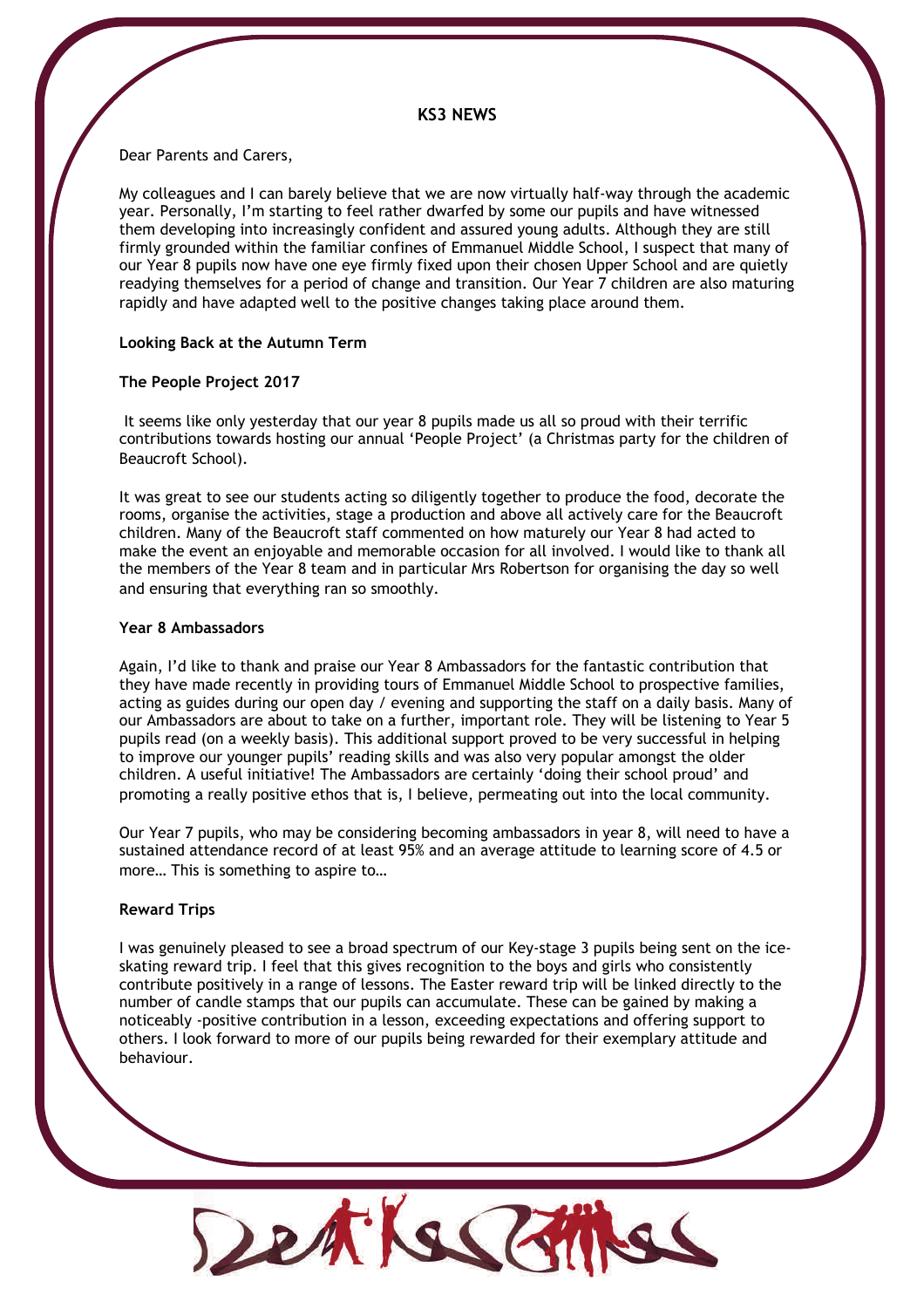#### **KS3 NEWS cont**

#### **Looking Ahead**

#### **Year 8 Activity Week**

I'm currently in the process of organising this year's Activity Week for all our Year 8 pupils which will take place from Monday 18th June to Friday 22rd June. I'm hoping to arrange a variety of activities that will provide our pupils with some entertaining, memorable and also educational experiences before they depart EMS for their chosen upper schools. As soon as the itinerary is finalised and agreed (hopefully by the beginning of February) I'll send a separate letter out detailing the schedule and also outlining the costs which we have sought to keep as reasonable as we can. Last year's activity week included a trip to Tower Park (the cinema and Splash Down), a field studies excursion to the wonderful Leeson House in Swanage and an entertaining day out at Paulton's Park. This year I'm hoping to add a trip to Marwell Zoo and an afternoon at Laser Quest to the schedule! Watch this space…

#### **Upper School Admissions**

Year 8 pupils will have their Upper School places published and confirmed on 1st March. Please note that EMS staff will have had no influence on the decision making process and are unable to intervene in any appeals made to either FUS, or QE on behalf of pupils. Queries need to be made directly to the Upper School.

Once the admissions process has been completed and confirmed please keep a close eye on the Upper Schools' websites with regards to forthcoming transition information, parents' evenings etc. I will send out information at the start of the Summer Term, just to clarify key dates.

#### **And Finally**

The feedback I received from our recent parents' evenings was very positive. It has been a period of rapid change and improvement for the school and the children of Key stage 3 have quickly adapted to the demands placed upon them. It has been gratifying to see current and new colleagues striving to raise standards - whilst our older pupils' have shown a genuine willingness to accept new procedures and routines. I look forward to the second half of the Spring Term and the many exciting challenges and learning opportunities that it will bring.

Best Regards

Mark Rangdale (Head of Key Stage 3)